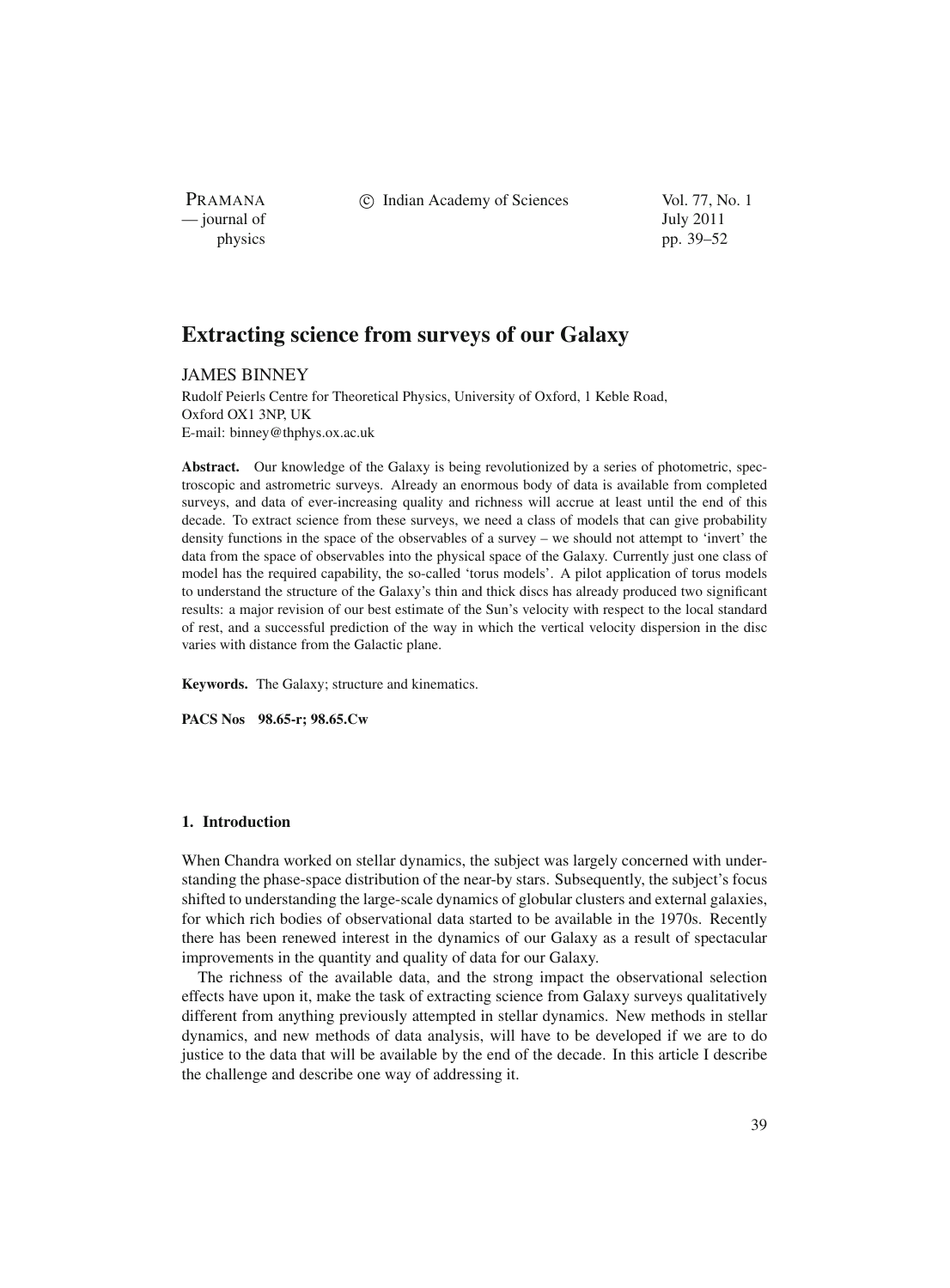#### **2. The current challenge**

We are in the middle of the golden age of surveys of our Galaxy. These surveys are usefully divided into photometric surveys, spectroscopic surveys and astrometric surveys.

Important near-infrared photometric surveys include the 2MASS and DENIS surveys of the infrared sky, which were completed in the last ten years, the UKIDSS survey, which is nearing completion and a couple of deeper surveys that are now getting underway with ESO's VISTA telescope. The SDSS project, which was completed a few years ago, obtained visual multiband photometry of tens of millions of stars.

The SDSS project was extended by the SEGUE project, and together these surveys obtained low-resolution spectra of several hundred thousand stars. The RAVE survey, which is nearing completion, will provide spectra at resolution *R* = 7500 for ∼500,000 stars. The LAMOST telescope, which is currently being commissioned, will take optical spectra of huge numbers of halo stars. The APOGEE project, which aims to gather 100,000 near-infrared spectra in the northern hemisphere at  $R = 30,000$ , will soon be taking data. Meanwhile the HERMES project will obtain a similar number of optical spectra in the southern hemisphere, and a large spectral survey with the VLT is to be undertaken by ESO.

Astrometric astronomy was revolutionized by the European Space Agency's Hipparcos mission, which published a catalogue of ∼100,000 parallaxes in 1997. Hipparcos established an all-sky reference frame that was tied to quasars. The US Naval Observatory used this reference frame to re-reduce a large body of terrestrial observations, leading to the UCAC3 catalogue, which gives proper motions for  $10<sup>8</sup>$  stars. The Pan-Starrs survey is beginning to image much of the sky to magnitude  $V \sim 24$  on a regular basis. It will discover enormous numbers of variable stars and measure parallaxes and proper motions for all the objects it detects. In 2013 ESA will launch Gaia, the follow-on to Hipparcos and the first satellite to conduct an astrometric survey of the sky – Hipparcos had an input catalogue while Gaia will itself identify objects. Gaia will obtain astrometry of unrivalled precision down to a magnitude of *V* ∼ 20 and spectra for objects brighter than *V* ∼ 17. In all, the Gaia Catalogue, which should be published around 2020, will contain astrometry for  $\sim$ 10<sup>9</sup> stars and stellar parameters and line-of-sight velocities for  $\sim$ 10<sup>8</sup> stars.

### 3. How predictive is  $\Lambda$ CDM?

The cold dark matter model of cosmology, latterly with the modification that vacuum energy contributes an appreciable cosmological constant, has been a spectacular success in accounting for the pattern of fluctuations in the cosmic background radiation and the clustering of galaxies. In light of these successes it is often stated that the goal of surveys of the Milky Way is to 'test  $\Lambda CDM$ '.

I think this point of view over-estimates the predictive power of the  $\Lambda \text{CDM}{}$  model, which is after all a theory of the invisible. Its successes are based on the ease with which the clustering of collisionless matter can be computed when it dominates the gravitational field. In particular, before the era of decoupling, the photon/baryon fluid was nearly homogeneous, and until the era of the first stars ( $z \approx 15$ ?), the baryons were no more strongly clustered than the dark matter (DM). So the gravitational field was everywhere dominated by the DM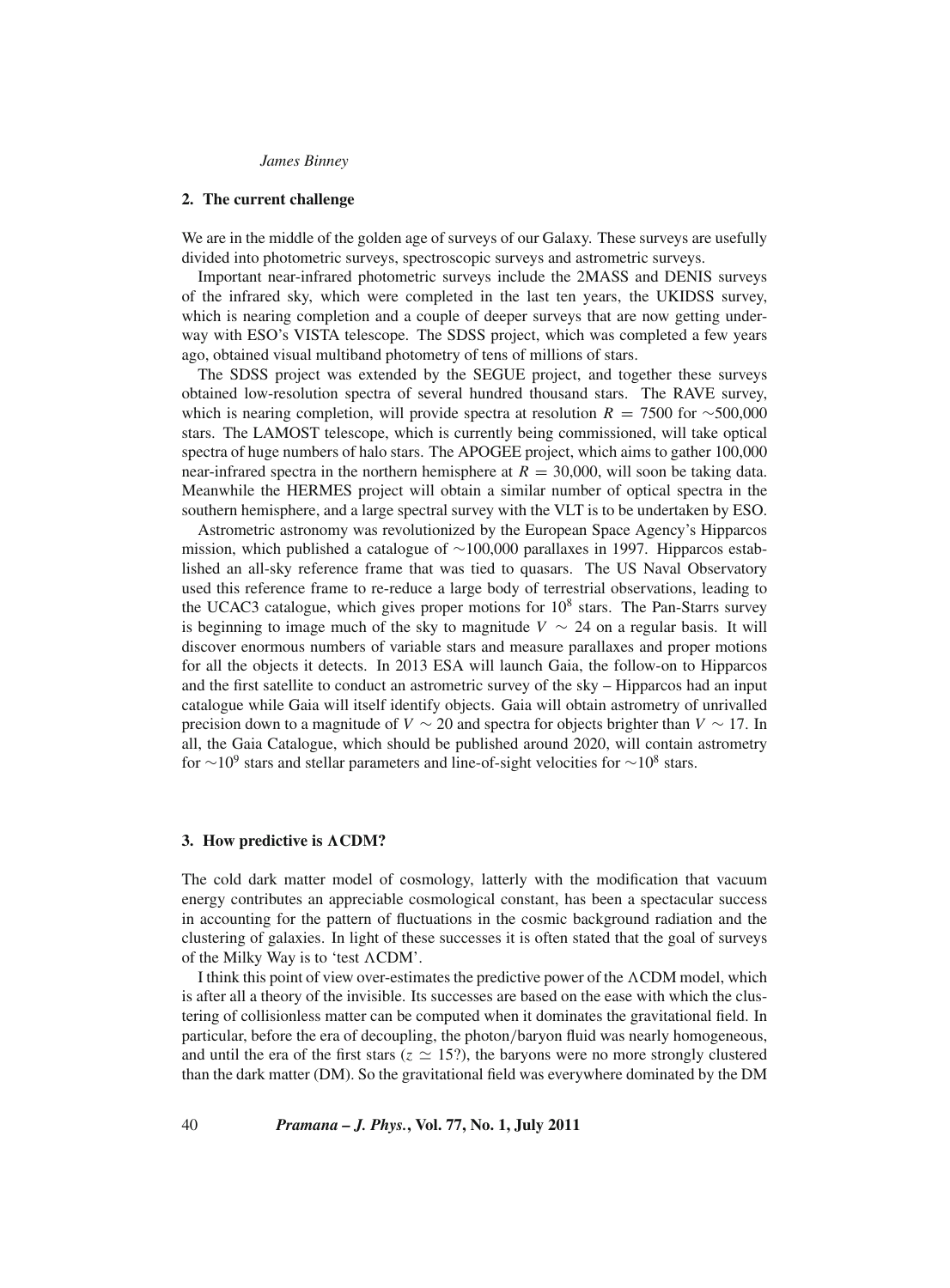distribution. Consequently, the distribution of DM can be quite reliably computed from the linear regime up to the era of the first stars.

From that time on the theory becomes enormously more intractable because crucial events were occurring in regions dominated by the gravitational field of the baryons, and that field depends on the tremendously complex physics of baryons: strong interactions (nucleosynthesis), weak interactions (supernova blast waves), and electromagnetic interactions (stellar winds and photoheating to name but two key processes) all have a major impact on the distribution of matter and thus on the driving gravitational field.

For more than a decade a relatively small group of courageous theorists have been endeavouring to include key aspects of baryon physics in simulations of cosmic evolution. Although they are extremely complex and challenging, these simulations are not truly *ab-initio* in the sense that they take the well-understood physics of stars as read and merely try to follow how stars form, and how energy that is released by them impacts the surrounding interstellar medium. Truly *ab-initio* simulations require a dynamic range that is so large that it will probably never be possible, and we do not know what dynamic range has to be attained to make reliable simulations of the type that are currently being undertaken. Until that dynamic range has been attained, we do not know what predictions  $\Lambda CDM$  makes for the structures of galaxies.

The job of surveys of the Milky Way is to discover what is out there, and we should approach this job with an open-minded spirit.

#### **4. Discrete models are not enough**

*N*-body simulations have been crucial for our understanding of stellar dynamics. They have, moreover, been key to the development of the  $\Lambda$ CDM model. Irrespective of any reservations one may have about the extent to which model galaxies extracted from cosmological simulations are based on irrefutable physics, these models have had a big impact on our thinking, and they will undoubtedly play a significant role in the future. Nevertheless, I shall now argue that we need other types of models too.

The major issue with *N*-body models is the difficulty of fitting them to data. This problem has several aspects:

- A high-quality model is computationally expensive to produce, and the connection between its structure and the initial conditions and phenomenological model on which it is based unclear. Consequently, it is hard to know how the initial conditions or input sub-grid physics should be modified to obtain a model that provides a better fit to the given data. This objection has recently been weakened by the development of 'madeto-measure' (M2M) modelling [1,2]. M2M modelling allows one to steer an *N*-body model towards a better fit to the given observational data, and it has already produced the best current model of the inner Galaxy [3].
- The precise arrangement of the model's particles is of no interest (a short time later every particle will be somewhere else); the model's content is the underlying probability density function (PDF) of which the current particle distribution is just a discrete realization. The precise distribution of material in the Galaxy is likewise a discrete realization of an underlying PDF. If we had the PDF of the model, we could evaluate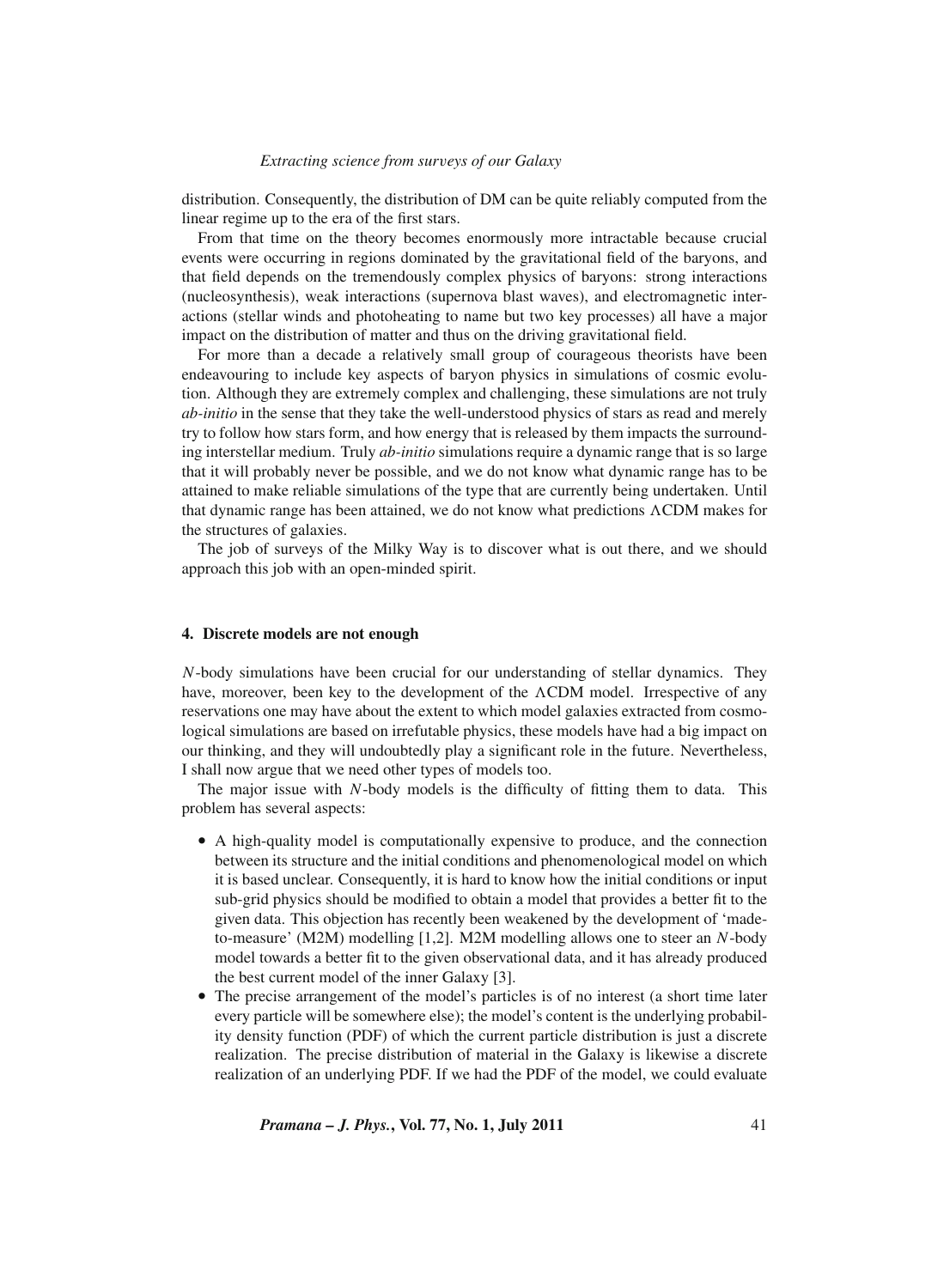the likelihood of the Galaxy given the model. But we do not have this PDF, and asking whether two discrete realizations are consistent with a common PDF is hard. The obvious way to accomplish this task is to estimate the PDF of one of the two realizations by binning the particles, but we shall see in §6 that this procedure is problematic in the case of the Galaxy.

• Our location within the Galaxy leads to our seeing right down the luminosity function in the immediate vicinity of the Sun, but being able to detect only the most luminous stars far away in the disc or at the galactic centre. Crucial information is carried by low-luminosity objects seen only locally (for example old white dwarfs encode the history of star formation), and luminous stars are obviously important tracers of the Galaxy's large-scale structure. So models need to encompass the entire range of luminosities. However, as Brown *et al* [4] pointed out, it is not clear how an *N*-body model can fulfil this criterion. If each particle represents a star, most particles will have to represent low-luminosity stars. So they will be invisible anywhere but near the Sun, while if particles represent cohorts of stars, a particle that lies near the Sun will give rise to many low-luminosity stars, all with identical kinematics. Again the essential point is that we really need the underlying PDF, not a discrete realization of it.

I conclude that *N*-body models are not suited to the extraction of science from survey data because they lack flexibility and do not provide the required PDFs.

### **5. Steady-state models are crucial**

The Galaxy is not in a steady state, most obviously because it contains a bar near the centre, and spiral structure within the disc, and more subtly because the SDSS survey revealed that the stellar halo is largely comprised of streams and still-enigmatic 'clouds' like the Hercules-Aquila Cloud [5]. None-the-less, modellers of the Galaxy have no option but to start by constructing steady-state models.

The reason for this necessity is that DM makes a major contribution to the Galaxy's gravitational field – current data indicate that the Sun lies close to the radius at which baryon domination at small radii gives way to DM domination at large radii. At present, we can detect DM only through its contribution to the gravitational field, which we map through the influence it has on objects that we can see – on galactic scales this amounts to studying the dynamics of gas and stars. In principle *any* phase-space distribution of stars is consistent with any gravitational field. It is only when we insist on some sort of statistical equilibrium that the distribution of stars imposes constraints on the gravitational field, and thus on the combined density of stars, gas and DM. For example, the assumption of statistical equilibrium enables us to rule out a weak gravitational field, because in that field the observed distribution of stars would expand systematically, while a very strong gravitational field can be excluded because it would cause the observed distribution of stars to contract systematically.

The argument just given is rather crude in that is does not engage with the more subtle devices for determining the gravitational field, such as the use of hydrodynamical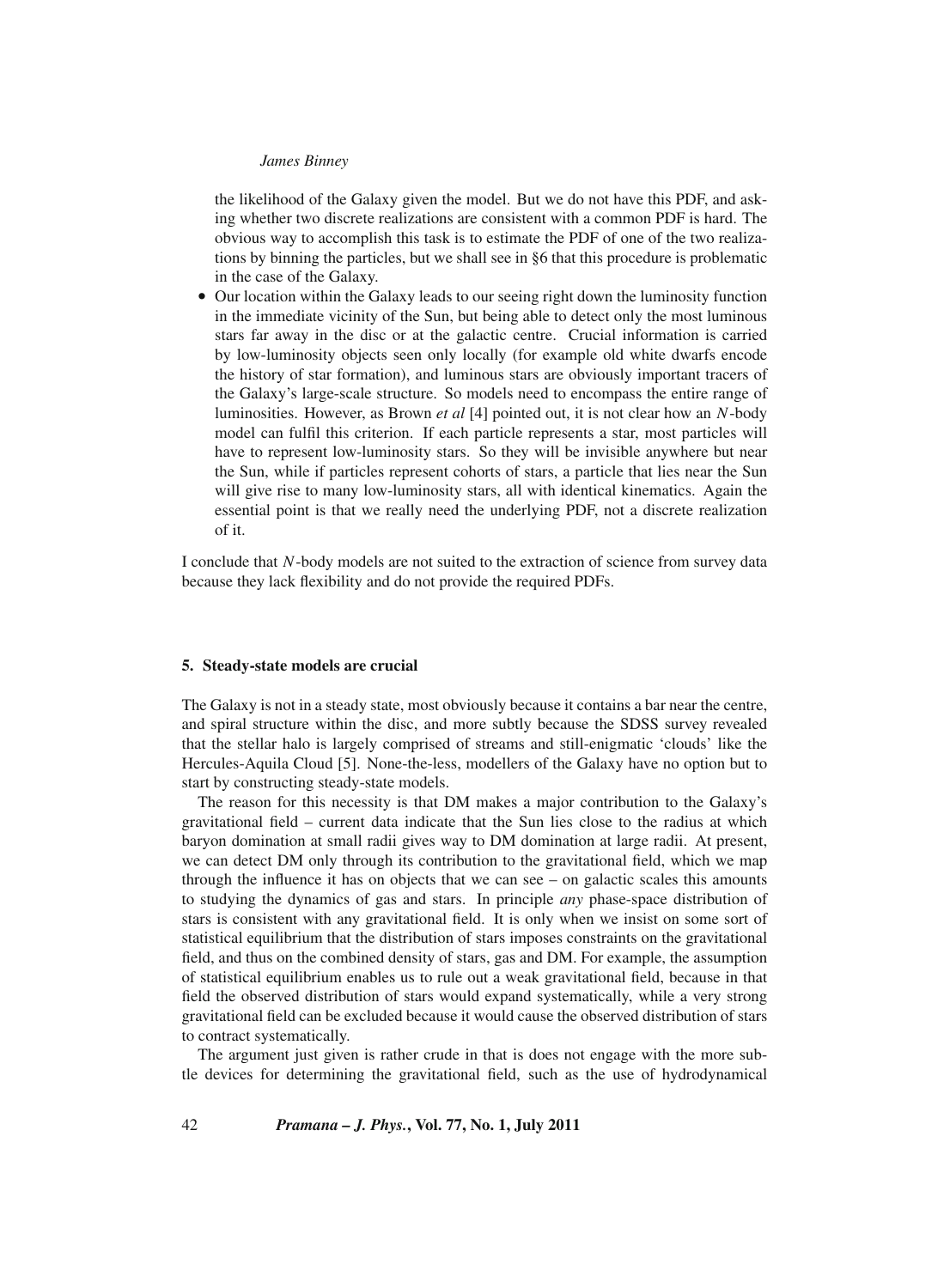simulations of the flow of gas [6,7], or stellar streams [8,9]. However, I believe these techniques also rest on the assumption that the Galaxy is broadly in statistical equilibrium.

Actually, even if we could observe DM directly, and hence determine the Galaxy's gravitational field without recourse to dynamics, it would still make sense to seek an equilibrium model of the Galaxy first. Then comparing the predictions of this model with the data we would identify features that signalled departures from equilibrium, and we could seek to model these features by perturbing our equilibrium model. In this connection it is salutary to recall the extent to which the language of physics, and thus our understanding of phenomena, has been moulded by perturbation theory: dispersion relations, photons, phonons, Feynman diagrams, orbital elements, mean-motion resonances, etc., are all concepts, introduced by perturbation theory, that loom large in our understanding of how the world works. Thus they are both useful mathematical abstractions and essential tools for understanding. Historically, perturbation theory has been rather little used in galactic dynamics, and we are all the poorer in understanding for it.

### **6. We need to fit models to data in data space**

We like to conceive of the Galaxy as an object that lives either in three-dimensional 'real' space, or better in six-dimensional phase space. Actually, below I shall argue that even the most basic Galaxy model inhabits a space of at least ten dimensions, but for the moment let us be conservative and imagine that it inhabits phase space, where we can readily write down the equations that govern the evolution in time of the PDF of a system of mutually gravitating particles.

Unfortunately, we do not directly measure the natural coordinates of this space. For example, Gaia will measure two angular coordinates ( $\alpha$ ,  $\delta$ ) and a parallax  $\sigma$  instead of a distance. For many stars it will measure the line of sight velocity  $v_{\text{los}}$  and for all objects it will measure two components of the proper motion  $\mu$ . So for many stars Gaia will measure six coordinates that form rather an odd set from the perspective of physics. In particular, the star's physical location and two of its velocity components depend on the measured parallax, which for a distant star may be measured to be negative. Clearly a negative parallax is unphysical, but it does carry information: it tells us that the star is more distant than the distance that corresponds to the uncertainty in the parallax. Our modelling strategy must be such that we can make good use of stars with negative measured parallaxes.

Because the inverse of a negative parallax cannot be interpreted as a distance, a strategy that is not going to work is to infer the star's phase-space coordinates from the data; we cannot carry the star from the space of the data into the space of the model, namely phase space. We must proceed in the opposite direction, projecting the model into the space of the observables. When we carry the model into the space of the observables, negative parallaxes are in no way problematic – indeed a catalogue in which negative parallaxes did not occur is what would be problematic.

Even for stars with safely positive parallaxes, there is a huge advantage in carrying the model into the space of observables because in this space the errors are likely to be largely uncorrelated and even Gaussian. Indeed, they will be the result of a large number of statistically independent chance events: the displacement of the measured photocentre from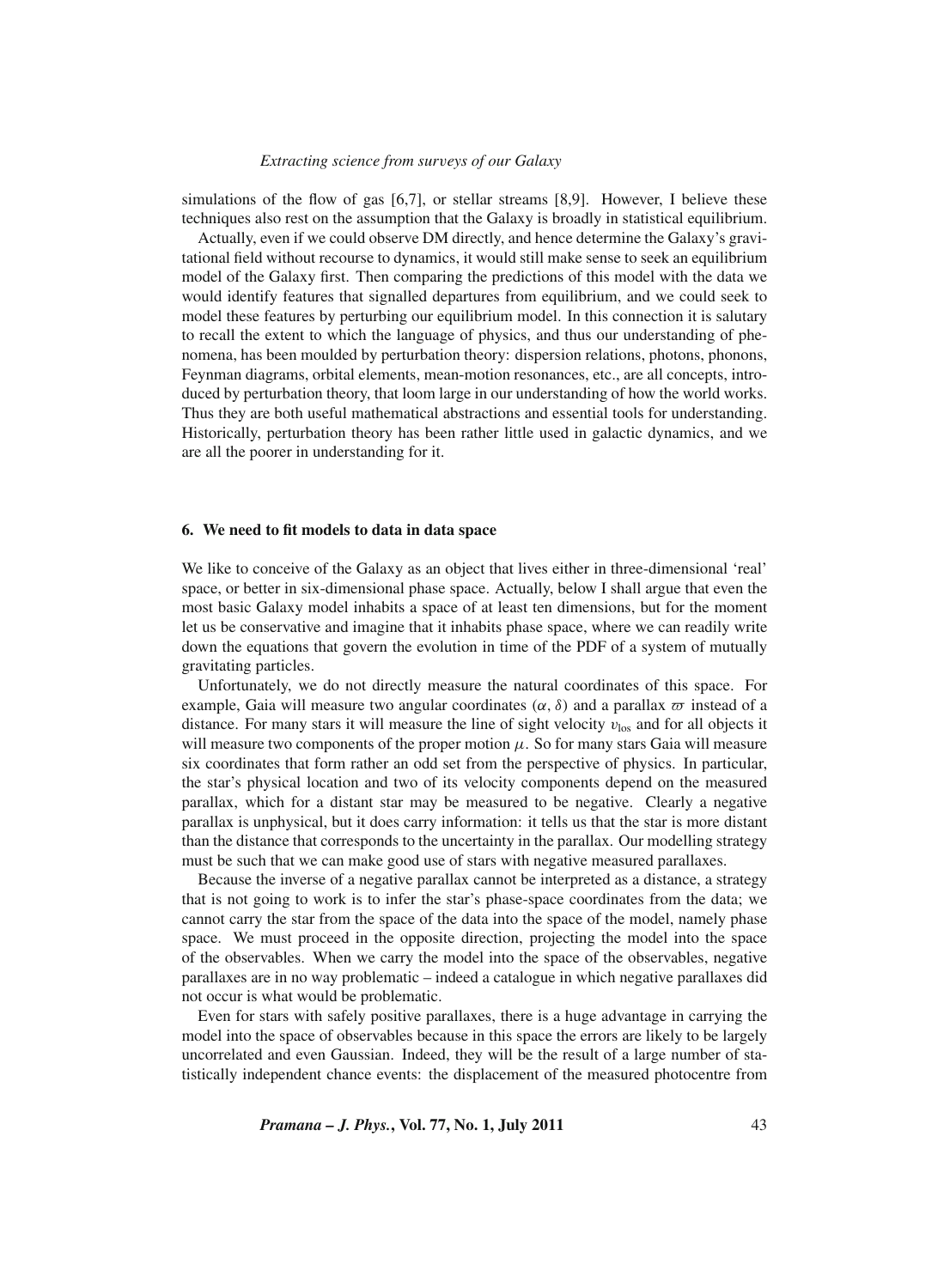its true location is determined by photon-counting statistics, distortions of the CCD's grid, etc. The PDF in phase space into which a Gaussian PDF in  $(\alpha, \delta, \varpi, \nu_{\text{los}}, \mu_{\alpha}, \mu_{\delta})$  space would map would be strongly non-Gaussian and predict large correlations between errors in distance and the components of tangential velocity, for example. With such a complex PDF for the errors, we have no hope of achieving a satisfactory understanding of how errors give rise to uncertainties in the parameters of our models.

Given that we must carry our models into the space of observables, let us examine more carefully what coordinates that space really has. In addition to  $(\alpha, \delta, \varpi, v_{\text{los}}, \mu_{\alpha}, \mu_{\delta})$  we shall invariably measure an apparent magnitude  $m$ , a colour such as  $V - I$ . The spectrum from which  $v_{\text{los}}$  was extracted will also have yielded the star's surface gravity log  $g$ and measures of metallicity, such as [Fe/H] and possibly [ $\alpha$ /Fe]. If a medium- or highresolution spectrum is available, there will be measurements of the abundances of many individual chemical elements, such as C, O, Mg, Ti, Eu, etc. Hence, the dimensionality of the space of observables  $(\alpha, \delta, \varpi, v_{\text{los}}, \mu_\alpha, \mu_\delta, m, V - I, \log g, [Fe/H], \ldots)$  will normally be as high as 10, and it may be significantly higher. Our modelling strategy must be designed to cope with such large dimensions.

The high dimensionality of the space of data makes any analysis that involves binning the data very unattractive. To see this, imagine establishing a Cartesian grid in data space, the cell spacing in most dimensions being of order half the typical observational uncertainty of the corresponding observable. If we applied this criterion to *l* and *b*, we would obtain an absurdly fine grid on the sky. Therefore, in *l* and *b* we take the separation between bins to be comparable to the changes in angle over which we expect the distribution of stars to change significantly – this might be as large as  $10°$  in *l* and a degree or so in *b* at low latitudes and larger increments near the poles. Having established our grid, we assign stars to cells and thus obtain the density of stars in each bin. The Poisson noise in our density estimates decreases with the number of stars assigned to each cell, which increases with the adopted bin sizes and decreases with the number of quantities actually observed. Hence binning is most attractive for the sparsest data set, namely measurements of  $(\alpha, \delta, m, \mu_{\alpha}, \mu_{\delta})$ . However, this is already a five-dimensional space. For a survey of a third of the sky, it might be possible to get by with 100 bins on the sky. A few tens of bins would be required for the apparent magnitudes, and for each component of  $\mu$  ten bins might suffice. Thus a minimal grid will have  $>10^5$  bins. So even with the simplest conceivable data, binning first becomes advantageous when the number of stars in the catalogue exceeds a million. In the case of Gaia, the list of observables must be expanded to include at least  $\varpi$ , and the number of bins required to do justice to the proper-motion data must be increased by a factor of at least 10, implying a grid with  $>10^6$  bins. In reality one would want to include colour data, and some line-of-sight velocities, and the number of bins would be pushed up to  $\sim$ 10<sup>9</sup>, essentially the number of stars in the catalogue. Thus we should not rely on binning the data.

### **7. We must use multiple lines of evidence**

If a star is near enough, no measure of distance can trump a parallax. But usually the majority of the objects measured in a survey lie far away, and then a parallax measurement carries less information. For these objects spectrophotometric distances are likely to be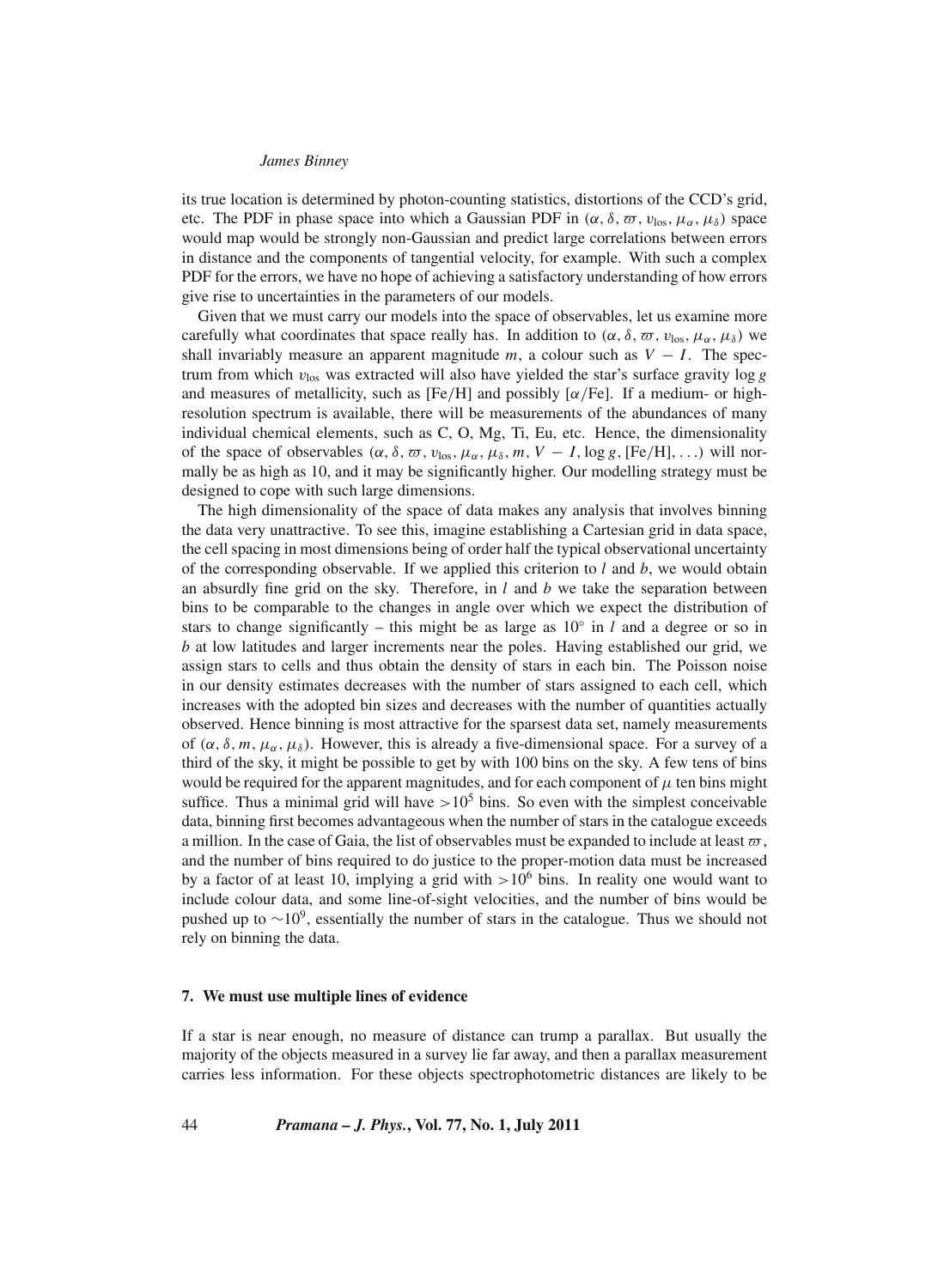important. In many cases a small parallax will imply that the star is distant, and from its apparent magnitude it will be evident that it is a giant. This information can inform the choice of template star used in the analysis of the star's spectrum and thus the determination of its values of  $v_{\text{los}}$ , log g and [Fe/H], as well as its distance. Thus the PDF of the distance upon which we finally settle will depend on several sources of information and a great deal of modelling.

Several of the quantities we measure are connected by well-understood physics. For example, the theory of stellar evolution constrains stars to a small subset of  $(T_{\text{eff}}$ ,  $\log g$ , [Fe/H]) space. The principles of Bayesian inference give us a framework for using such constraints to reduce the uncertainties in stellar parameters [10]. Ideally we would extract stellar parameters in parallel with fitting a Galaxy model to the data, since the stellar parameters depend on the distance, just as the parallax and tangential velocities do. This scheme appears to be hard to implement in practice, and so in the near future stellar parameters extracted from spectrophotometric data in isolation will play a large role in Galaxy modelling. We should not lose sight, however, of the long-term goal of expanding the 'observables' to include the calibrated spectrum and fitting the model to the data in this expanded space.

# **8. Torus models**

I believe only one class of models fulfils the requirements we have identified above, namely, of being steady-state models that yield a PDF in the space of observables, and can be used as a basis for studying non-equilibrium features by means of perturbation theory. This is the class of 'torus models', which I shall now describe.

Torus modelling is essentially a variant of Schwarzschild modelling [11], which has been for more than a decade the standard tool with which to extract dynamical information from observations of external galaxies (Krajnovic´ *et al* [12]) (especially in connection with searches for massive central black holes [13]). To build a Schwarzschild model one guesses the form of the system's gravitational potential and then integrates a representative 'library' of orbits in the chosen potential. Finally one seeks non-negative weights for each orbit such that the weighted sum of the contributions of each orbit to the observables is consistent with the data. If we can find no satisfactory solution with the current gravitational potential  $\Phi$ , then we adjust  $\Phi$  and try again.

Torus modelling involves replacing orbits, which are time series of phase-space points, by orbital tori, which are analytic expressions for the three-dimensional continuum of phase-space points that are accessible to a star on a given orbit. Whereas an orbit is labelled by its initial conditions, a torus is labelled by its three action integrals *Ji* . Whereas position on an orbit is determined by the time *t* elapsed since the initial condition, position on a torus is determined by the values of three angle variables  $\theta_i$ , one canonically conjugate to each action  $J_i$ . For a summary of how orbital tori are constructed and references to the papers in which torus dynamics was developed, see [14].

Replacing numerically integrated orbits with orbital tori brings the following advantages:

• The density of stars in phase space is simply related to the sampling density of tori in action space and the weights assigned to those tori. This is because tori have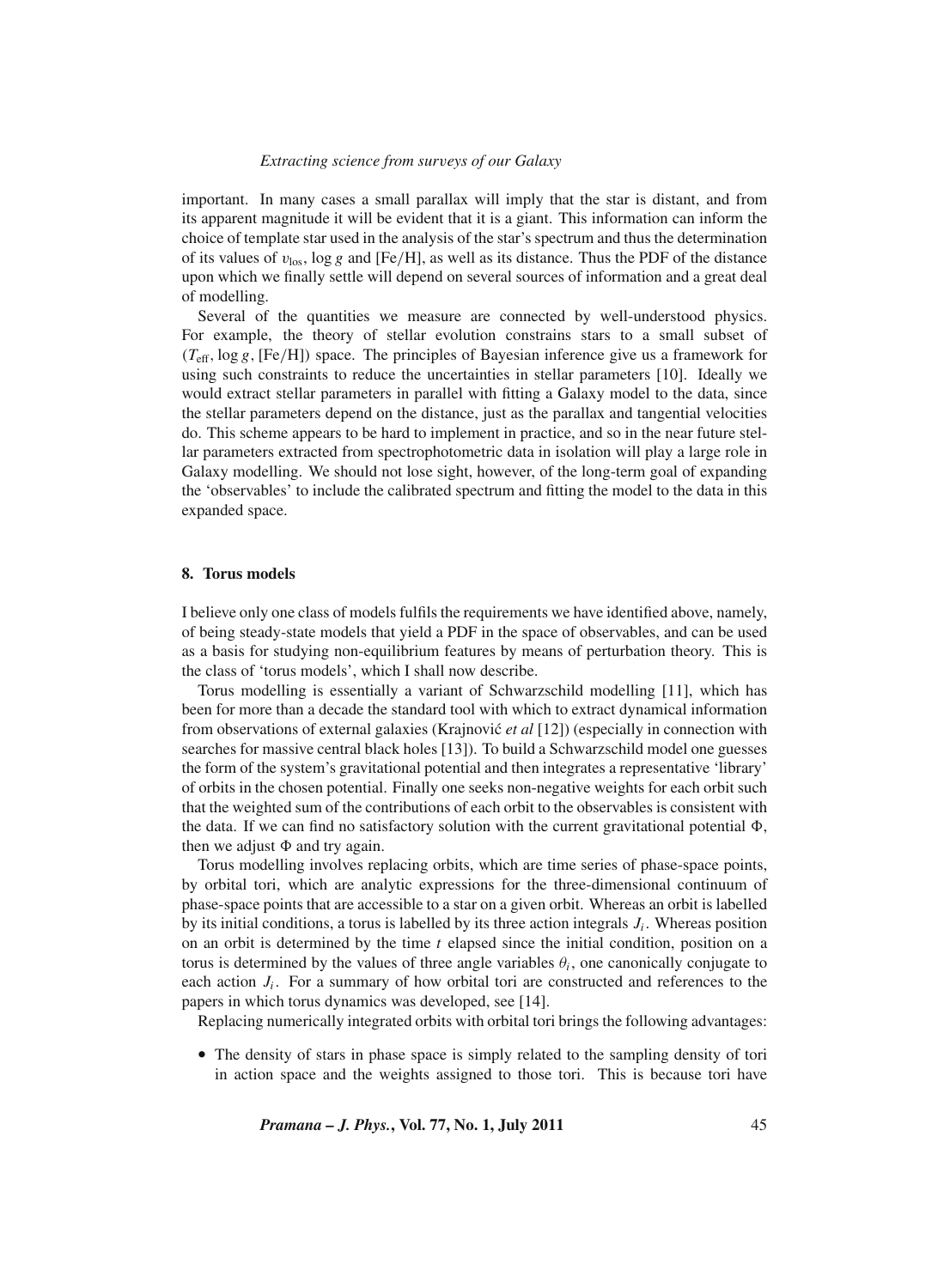prescribed actions and the six-dimensional phase-space volume occupied by orbits with actions in  $d^3\mathbf{J}$  is  $\tau = (2\pi)^3 d^3\mathbf{J}$ . Knowledge of the phase-space density of orbits allows one to convert between orbital weights and the value taken by the distribution function (DF) on an orbit. It proves advantageous to choose an analytic representation of the DF  $f(\mathbf{J})$  and to derive the weights of individual tori from  $f$ . The weights are varied by adjusting parameters that appear in *f* [15].

- There is a clean and unambiguous procedure for sampling orbit space. The choice of initial conditions from which to integrate orbits for a library is less straightforward because the same orbit can be started from many initial conditions, and when the initial conditions are systematically advanced through six-dimensional phase space, the resulting orbits are likely at some point to cease exploring a new region of orbit space and start resampling a part of orbit space that is already represented in the library. On account of this effect, it is hard to relate the weight of an orbit to the value taken by the DF on it (but see [16,17] for how this can be done).
- There is a simple relationship between the distribution of stars in action space and the observable structure and kinematics of the model – as explained in §4.6 of [18], the observable properties of a model change in a readily understood way when stars are moved within action space. The simple relationship between the observables and the distribution of stars in action space enables us to infer from the observables the approximate form of the DF  $f(\mathbf{J})$ , which is nothing but the density of stars in action space.
- From a torus one can readily find the velocities that a star on a given orbit can have when it reaches a given spatial point **x**. By contrast, a finite time series of an orbit is unlikely to exactly reach **x**, and searching for the time at which the series comes closest to **x** is laborious. Moreover, several velocities are usually possible at a given location, and a representative point of closest approach must be found for each possible velocity.
- An orbital torus is represented by of order 100 numbers while a numerically-integrated orbit is represented either by some thousands of six-dimensional phase-space locations, or by a similar number of occupation probabilities within a phase-space grid.
- The numbers that characterize a torus are smooth functions of the actions **J**. Consequently, tori for actions that lie between the points of any action-space grid can be constructed by interpolation on the grid. Interpolation between time series is not practicable.
- Schwarzschild and torus models are zeroth-order, time-independent models which differ from real galaxies by suppressing time-dependent structure, such as ripples around early-type galaxies [19–21], and spiral structure or warps in disc galaxies. Since the starting point for perturbation theory is action-angle variables [22], in the case of a torus model one is well placed to add time-dependent structure as a perturbation. Kaasalainen [23] showed that classical perturbation theory works extremely well when applied to torus models because the integrable Hamiltonian that one is perturbing is typically much closer to the true Hamiltonian than in classical applications of perturbation theory [24–26], in which the unperturbed Hamiltonian arises from a potential that is separable (it is generally either spherical or plane-parallel).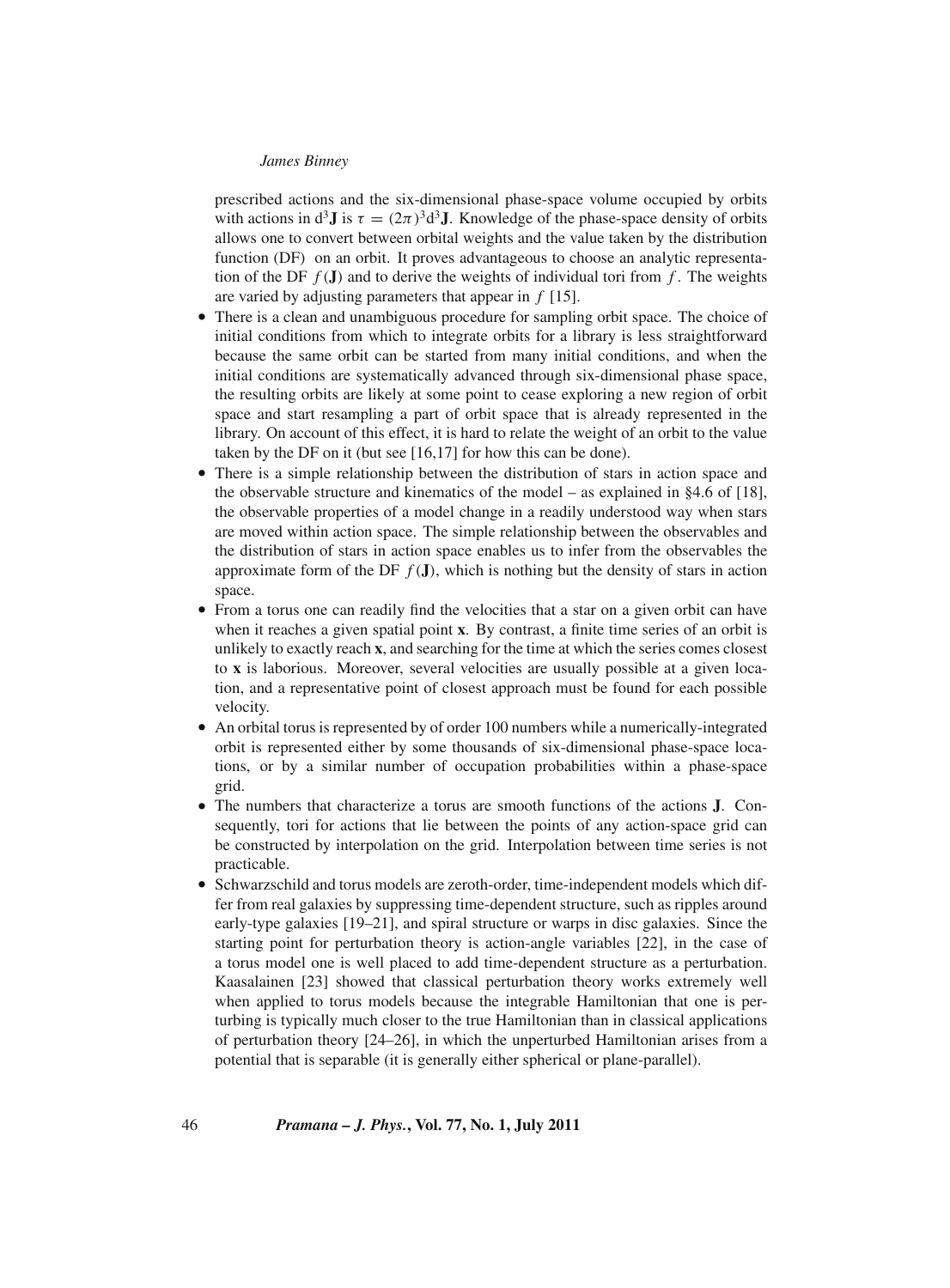The impact of shot noise on the model is usually minimized if all tori have the same weight, and this will be the case if the density of used tori in action space samples the DF. We endeavour to ensure that this condition is met, at least to a good approximation [27].

# **9. The interface between the thin and thick discs**

A considerable body of evidence now points to the disc of our Galaxy being a superposition of a 'thick disc' made up of old stars on orbits that are moderately eccentric and inclined to the galactic plane, and a thin disc of stars with higher ratios of Fe to O and Mg abundances that are on less strongly eccentric or inclined orbits. The details of the superposition are, however, murky because stars from both populations are found near the Sun and even at the same velocities.

Binney [15] proposed assigning a simple DF to each population. For the thick disc he proposed

$$
f_{\text{thk}}(J_r, J_z, L_z) = f_{\sigma_r}(J_r, L_z) f_{\sigma_z}(J_z), \qquad (1)
$$

where  $f_{\sigma_z}$  is defined as

$$
f_{\sigma_z}(J_z) \equiv \frac{e^{-\Omega_z J_z/\sigma_z^2}}{2\pi \int_0^\infty dJ_z e^{-\Omega_z J_z/\sigma_z^2}}.
$$
 (2)

Here  $\Omega_z(\mathbf{J})$  is the fundamental frequency of vertical oscillations,  $\sigma_z$  is a constant with the dimensions of velocity, and the denominator ensures that  $f_{\sigma_z}$  satisfies the normalization condition

$$
\int dz dv_z f_{\sigma_z} = 1 \quad \Leftrightarrow \quad \int dJ_z f_{\sigma_z} = \frac{1}{2\pi}.
$$
\n(3)

Similarly,  $f_{\sigma_r}$  is defined as

$$
f_{\sigma_r}(J_r, L_z) \equiv \frac{\Omega \Sigma}{\pi \sigma_r^2 \kappa} \bigg|_{R_c} [1 + \tanh(L_z/L_0)] e^{-\kappa J_r / \sigma_r^2}.
$$
 (4)

Here  $R_c(L_z)$  is the radius of the circular orbit with angular momentum  $L_z$ ,

$$
\Sigma(L_z) = \Sigma_0 e^{(R_0 - R_c)/R_d} \tag{5}
$$

is the thick disc's surface density, and  $\Omega(L_z)$  and  $\kappa(L_z)$  are the circular and the radial epicycle frequencies there. With these choices the disc's surface density is approximately exponential in *R* with scale length  $R_d$ . We take  $L_0 \ll R_0v_c(R_0)$  so that the term in square brackets in eq. (4) serves to eliminate retrograde stars.

The scale heights of the discs of external galaxies seem to be approximately independent of radius, and this finding suggests that the vertical velocity dispersion in these discs is roughly proportional to  $e^{-R/2R_d}$ . We enforce similar behaviour on the radial and vertical dispersions within the thick disc by taking both  $\sigma_r$  and  $\sigma_z$  to be functions of  $L_z$ :

$$
\sigma_r(L_z) = \sigma_{r0} e^{q(R_0 - R_c)/R_d}
$$
  
\n
$$
\sigma_z(L_z) = \sigma_{z0} e^{q(R_0 - R_c)/R_d}.
$$
\n(6)

*Pramana – J. Phys.***, Vol. 77, No. 1, July 2011** 47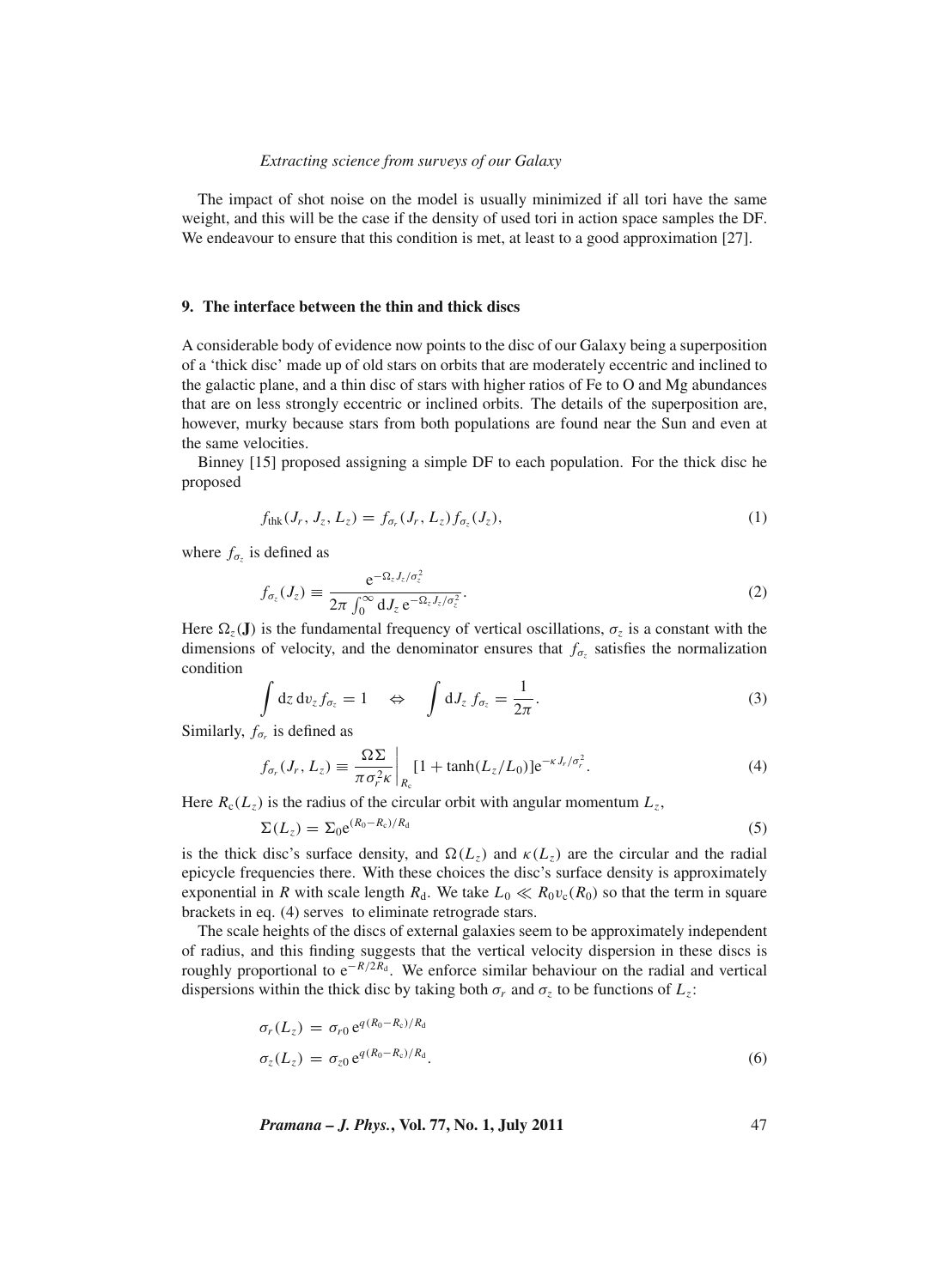The only important parameters of  $f_{\text{thk}}$  are  $\sigma_{r0}$  and  $\sigma_{z0}$ .

For the DF of the thin disc, Binney [15] proposed a superposition of 'pseudo-isothermal' DFs like (1)

$$
f_{\text{thn}}(J_r, J_z, L_z) = \frac{\int_0^{\tau_{\text{m}}} d\tau \, e^{\tau/t_0} f_{\sigma_r}(J_r, L_z) f_{\sigma_z}(J_z)}{t_0 (e^{\tau_{\text{m}}/t_0} - 1)}.
$$
 (7)

The idea here is that in the thin disc, star formation has continued throughout the lifetime of the Galaxy at a rate that has declined exponentially with time constant  $t_0 \simeq$ 3 Gyr. Throughout the lifetime of a cohort of coeval stars, scattering of its stars by non-axisymmetric fluctuations in the gravitational potential has increased its velocity dispersions roughly as a power law of age,  $\sigma \propto \tau^{\beta}$ . So in eq. (7) the dispersion parameters are given by

$$
\sigma_r(L_z, \tau) = \sigma_{r0} \left( \frac{\tau + \tau_1}{\tau_m + \tau_1} \right)^{\beta} e^{q(R_0 - R_c)/R_d}
$$

$$
\sigma_z(L_z, \tau) = \sigma_{z0} \left( \frac{\tau + \tau_1}{\tau_m + \tau_1} \right)^{\beta} e^{q(R_0 - R_c)/R_d}, \tag{8}
$$

where  $\sigma_{r0}$  and  $\sigma_{z0}$  are constants.

Figure 1 shows prediction of the complete DF for the structure of the solar neighbourhood when  $\Phi_z(z)$  is taken to be the potential above the Sun in Model II of §2.7 in [18]; this model is disc-dominated. Full curves are for the whole disc and dashed curves show the contribution of the thin disc. The upper panels show for stars seen in the plane the distributions in  $v_{\phi}$  and  $v_R$  after integrating over the other two velocity components; the smooth curves are the predictions of the model, while the histograms show the distributions observed in the Copenhagen–Geneva survey [28]. The lower left panel shows that the model provides a good fit to the vertical density profile of Gilmore and Reid [29], who discovered the thick disc. The lower-right panel shows the prediction of the model for how the mean-streaming speed should decrease with height above the plane.

### 9.1 *The Sun's azimuthal velocity*

The major weakness of the fits between model and data displayed in figure 1 is the displacement in the top left panel of the model curve to higher values of  $v_{\phi}$  than the histogram. It proves impossible to rectify this problem by changing the DF.

The histogram is plotted as a function of  $v_{\phi}$ , the azimuthal velocity in the galactic rest frame, whereas the data derive from measurements of velocities relative to the Sun. Consequently, the histogram can be moved to the right if we increase our estimate of the Sun's velocity relative to the local standard of rest. From Hipparcos data, Dehnen and Binney [30] determined this to be  $5.25 \pm 0.62$  km s<sup>-1</sup> by plotting the mean motion relative to the Sun of different groups of stars, versus the square of the group's random velocity. A naive reading of Stromberg's equation (eq. (4.228) in [18]) predicts that this plot will be linear (§4.8.2(a) of [18]), and the Hipparcos data showed that it was apart from the two points with the lowest random velocities, which must be affected by inadequate phase mixing of freshly formed stars. What Dehnen and Binney [30] overlooked is that by grouping stars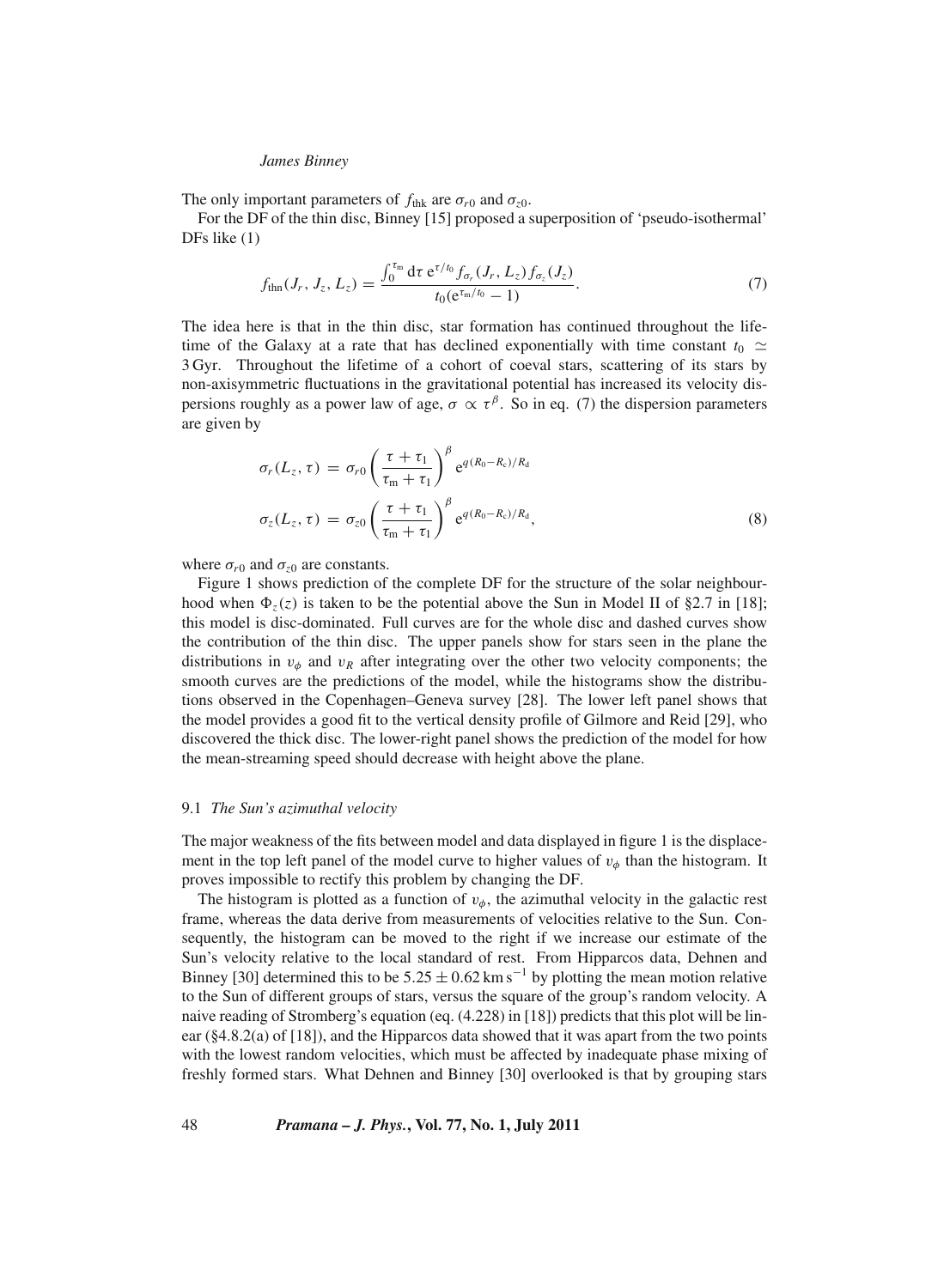

Figure 1. Structure at the solar radius predicted by the standard DF (eqs (7) and (1)). Full curves are for the entire disc while dashed curves show the contribution of the thin disc. The upper panels show velocity distributions for  $z = 0$  marginalized over the other velocity components. The vertical dotted line marks the local circular speed. In the lower panels, dotted curves show the contributions of the thick disc. In the bottom-right panel the long-dashed line is the empirical fitting function of Ivezic *et al*, *Astrophys. J.* **684**, 287 (2008). For details of the DF, see Binney [15].

by colour they introduced a tendency for the groups with blue colours and low velocity dispersions to contain metal-poor stars, and vice versa for the groups of red stars. On account of the metallicity gradient in the disc, the guiding centres of metal-poor stars tend to be at larger radii than those of metal-rich stars. So when they are visiting the solar neighbourhood, metal-poor stars tend to have larger  $v_{\phi}$  than metal-rich stars. That is, the metallicity gradient modifies the relation between colour and  $v_{\phi}$  that Dehnen and Binney [30] used, and thus influenced their value of  $V_{\odot}$ . When Schönrich *et al* [31] fitted an updated form of the Hipparcos data to a model of the chemodynamical evolution of the disc, they found  $V_{\odot} = 12 \pm 2 \text{ km s}^{-1}$ ,  $11\sigma$  larger than the old value. When the smooth curve in the top left panel of figure 1 is shifted to the right in accordance with the new value of  $V_{\odot}$ , it agrees with the data quite nicely, and in fact Binney [15] proposed  $V_{\odot} = 11 \text{ km s}^{-1}$  for just this reason.

# 9.2 *Dispersion in W above the Sun*

A second nice example of the value of models of the disc that have distribution functions analytic in **J** is shown in figure 2. The lowest and highest series of points show estimates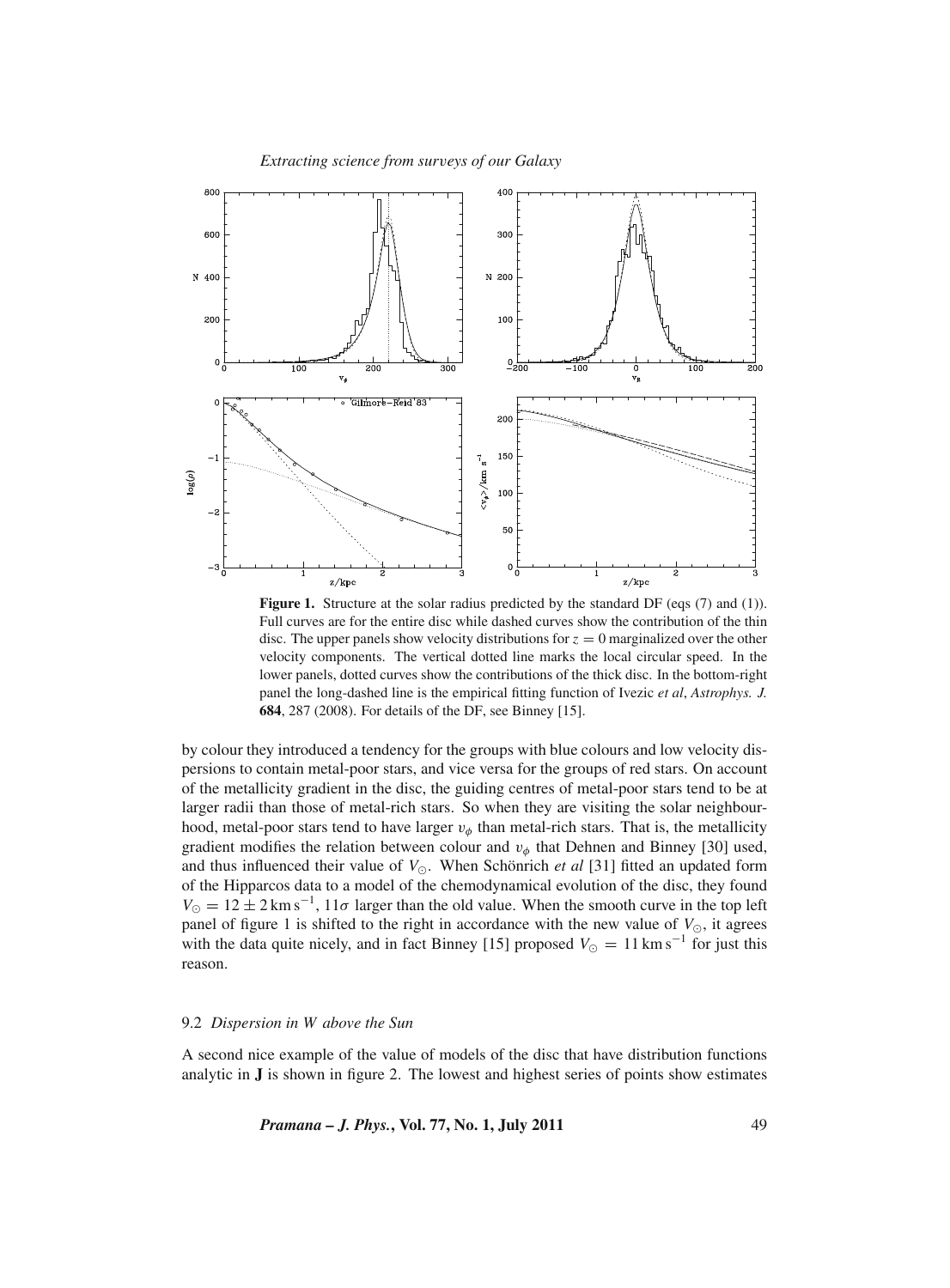

**Figure 2.** The variaton of  $\sigma$ <sub>z</sub> with distance from the Galactic plane. The triangles and filled circles show conflicting determinations from the SDSS survey. The full curve is the model of [15]. The red squares and circles show the values subsequently determined from the RAVE survey by Burnett [35].

of  $\sigma_z(z)$  extracted from the SDSS by Bond *et al* [32] and Fuchs *et al* [33], respectively. These two estimates are clearly incompatible with each other. The smooth curve shows the run of  $\sigma_z$  with z in a model of the disc that Binney [15] obtained by fitting the data for  $\rho(z)$  plotted in figure 1. Binney [15] showed that this model also provides a good fit to the distribution of  $v_z$  of the GCS stars, although this fit was not used to determine the model's parameters. He was unable to find a model that was consistent with both these data and either the Bond *et al* [32] or the Fuchs *et al* [33] data. The red squares and circles in figure 2 show estimates of  $\sigma_z(z)$  that were subsequently extracted from the RAVE survey [34] by Burnett [35]: the squares use stars at  $b > 60°$ , while the circles use stars at  $45° < b < 60°$ . The agreement between the two sets of points is excellent, which inspires confidence in the spectrophotometric distances to the RAVE stars that Burnett used. The new data points also agree very well with the model of [15]. Thus we have a second example of data that proved impossible to fit using an analytic DF turning out to be themselves flawed, and the predictions of the DF being vindicated.

# **10. Conclusion**

We are in the middle of a golden age for surveys of our Galaxy. We already have an enormous body of data, and data of ever more spectacular quality will continue to become available until at least the end of this decade. Extracting from these data an understanding of the current structure and the history of the Milky Way is going to be a formidable challenge. The sheer quantity and heterogeneity of the data make the task hard. The task is made harder still by our peculiar position within the Galaxy itself, as a consequence of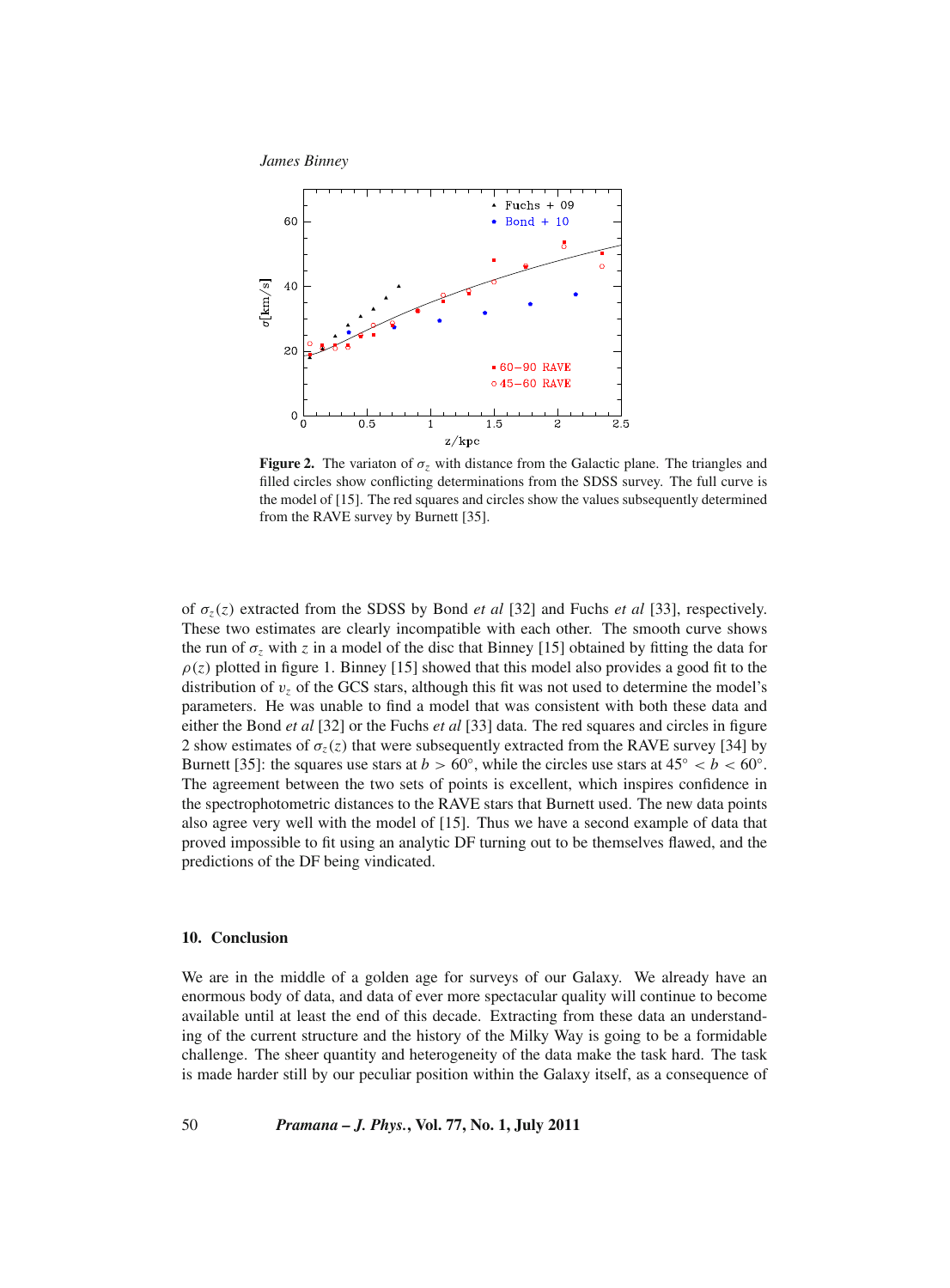which all surveys contain strong selection effects. Worse still, one of the crucial observables, parallax, can be easily scattered by measuring errors into negative values, which have no physical interpretation.

In light of these difficulties our strategy must be to build models from which we can compute the PDF of the observed quantities and to use this PDF to compute the likelihood of the data given the model. From this likelihood we can compute the PDF of the model's parameters.

While *N*-body models are a key tool for developing our understanding of both galactic dynamics and cosmology, they appear to be unsuitable for interpreting galactic surveys because they do not deliver PDFs and they are hard to steer towards a model that is consistent with the data. A more promising way forward is offered by torus models, which are analogous to Schwarzschild models except that orbits (time-series of phase-space points) are replaced by orbital tori (three-dimensional subspaces of phase space). In principle the weights of individual tori can be independently assigned, as are the weights of orbits in a conventional Schwarzschild model, but a better strategy is to derive the weights from an analytic DF  $f(\mathbf{J})$ , and to vary these weights by varying a relatively small number of parameters in *f* .

The effectiveness of this strategy is demonstrated by using it to construct DFs for the thin and thick discs and adjusting its parameters to fit data from the Hipparcos, RAVE and SDSS surveys. This exercise led to the uncovering of a subtle error in the determination of the Sun's velocity with respect to the local standard of rest, and led to the successful prediction of the variation of  $\sigma_z$  with distance *z* above the Galactic plane.

While this early work shows great promise, it does not conform to the methodology advocated here in that it fits the model to 'data', such as the number of stars in a range of values of  $v_{\phi}$ , that are in reality the result of carrying the data from the space of observables to the physical space to yield  $\bar{v}_\phi$ ,  $\rho(z)$  and  $\sigma_z(z)$ , for example. We are currently testing our ability to recover the DF by fitting to the data in the space of measured quantities by fitting DFs to pseudodata constructed from similar DFs. First results are extremely encouraging in that they show that with only 10,000 stars the parameters of the DF can be recovered to good accuracy even when the stars are drawn from the (broad) general luminosity function, and the only data available are sky positions, proper motions and apparent magnitudes. Complementing the data with measurements of parallax or lineof-sight velocity reduces the already small errors and especially correlations between the errors in the model's parameters.

There is a great deal of work to do in this field, but the outlook is exciting.

### **References**

- [1] F De Lorenzi, V P Debattista, O Gerhard and N Sambhus, *Mon. Not. R. Astron. Soc.* **376**, 71 (2007)
- [2] D Syer and S Tremaine, *Mon. Not. R. Astron. Soc.* **282**, 223 (1996)
- [3] N Bissantz, V P Debattista and O Gerhard, *Astrophys. J.* **601**, L155 (2004)
- [4] A G A Brown, H M Velazquez and L A Aguilar, *Mon. Not. R. Astron. Soc.* **359**, 1287 (2005)
- [5] V Belokurov *et al*, *Astrophys. J.* **657**, L89 (2007)
- [6] P Englmaier and O Gerhard, *Mon. Not. R. Astron. Soc.* **304**, 512 (1999)
- [7] R Zánmar Sánchez, J A Sellwood, B J Weiner and T B Williams, *Astrophys. J.* **674**, 797 (2008)